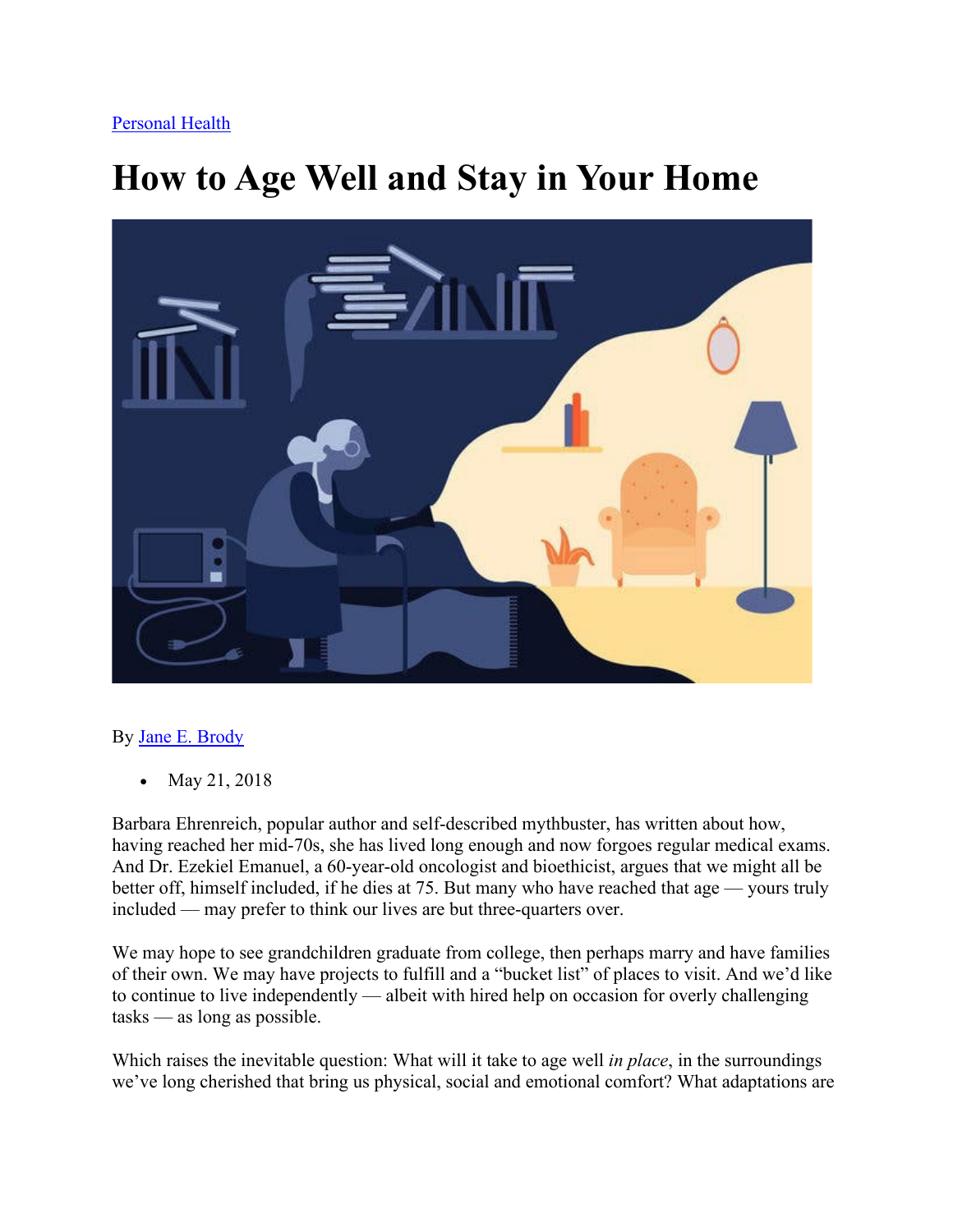needed to assure our safety and comfort and relieve our children's legitimate concerns for our welfare?

Of course, aging in place is not for everyone. Some seniors may prefer to leave the dwelling long shared with a now-gone partner. Some may want the security of knowing that physical and medical assistance is but a bell-ring away. Others may simply be fed up with having to care for a home. But for those of us who relish the familiarity of the status quo and perhaps cannot afford the \$50,000 a year or more that assisted living would cost, our current homes may require some adjustments to postpone — and perhaps obviate — any need to move to safer if not more pleasurable dwellings.

Much has been written by organizations like AARP, and many volunteer and nonprofit services now exist, to help people like me age in place. But too often, the needed adaptations don't happen until there's an accident that may shorten or even end the life in question. Meanwhile, friends and relatives fret, wheedle and cajole — often to no avail — to get their aging loved ones to adopt important modifications to make their homes safer.

I recall how upset I was with a dear friend, then in her early 80s and 14 years my senior, who refused to replace, secure or remove throw rugs in her kitchen and hallway that were a serious trip hazard even for me.

So, for those of you with similar concerns about aging family members and friends, I recommend a very helpful, comprehensive yet not overwhelming book, "Age in Place: A Guide to Modifying, Organizing, and Decluttering Mom and Dad's Home," by Lynda G. Shrager, an occupational therapist for the last 37 years who has worked with seniors in their homes for more than 13 years. Ms. Shrager has good reasons to believe that addressing the challenges of independent living can help keep seniors safe and their kids sane.

"It's cheaper to stay in your home, even if you have to make some renovations and get an aide a few days a week to help," Ms. Shrager said in an interview. "It's money well spent and a lot cheaper than assisted living. But it's important not to wait until there's a crisis — a parent falls and breaks her hip.["](https://www.nytimes.com/2022/06/02/style/condoms-teen-son-social-qs.html?action=click&algo=identity&block=editors_picks_recirc&fellback=false&imp_id=364839470&impression_id=b61ceac0-e350-11ec-9fde-2da1e6599319&index=0&pgtype=Article&pool=editors-picks-ls®ion=ccolumn&req_id=907698201&surface=home-featured&variant=0_identity&action=click&module=editorContent&pgtype=Article®ion=CompanionColumn&contentCollection=Trending)

She knows that the most common response of aging parents to their children's concerns is, "I'm fine" when they insist, "You're not fine." She's found that things usually can work out if the parties are willing to meet in the middle. "Spend a few days in the house with your parents, watch how they get around and identify changes that can make things safer and easier," Ms. Shrager suggests. "It's a win-win situation to make the home safe and parents can stay there. Then everyone's happy."

Her book navigates the aging person's dwelling room by room, starting with how the home is entered and ending with the basement, and for each offers many tips on issues that often put seniors at risk and how to orchestrate the needed adjustments.

Ms. Shrager, who lives in Slingerlands, N.Y., outside of Albany, is well aware of weather-related hazards like snow and ice, which may make it difficult to pick up the mail or get to the street for